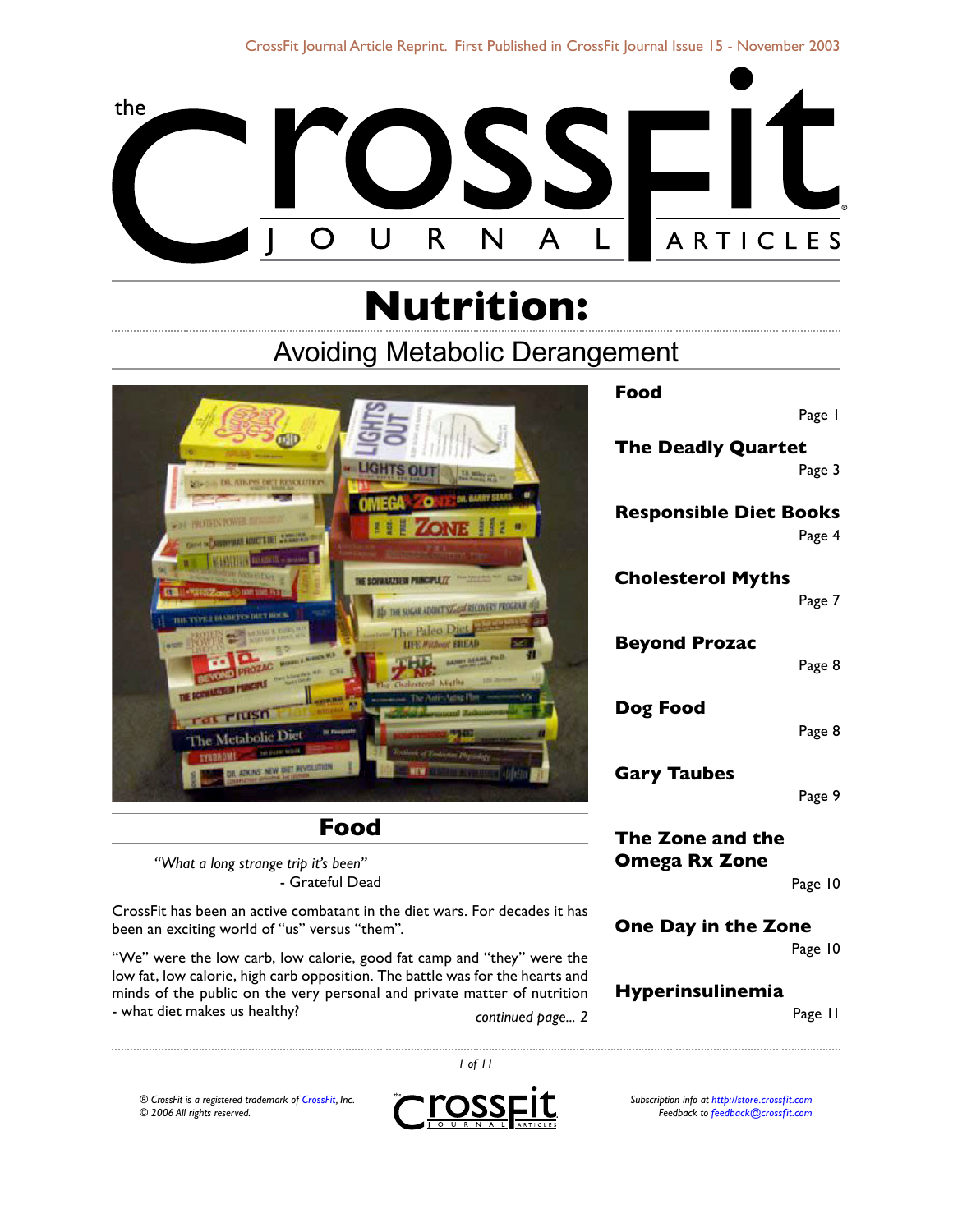#### *...continued from page*

Sheldon Margin, publisher of the UC Berkley Wellness Letter, a leader of "them", accepted this characterization of battle lines when we presented it to him in 1996. In 1996 Dr. Atkins and Barry Sears were both publicly and regularly referred to as "quacks" and "frauds" by mainstream physicians, journalists, and nutritionists. While this was something that Sears would have to get used to, Dr. Atkins had been dealing with vicious assaults on his life's work and character since publishing his Dr. Atkins' Diet Revolution in 1972.

We write here today in 2003 gloating. Gloating, because it is our perception that we are decisively winning the diet war. In the public square, the realization that carbs, not fat, make you sick and fat is spreading rapidly. Spreading like truth unobstructed. The position that carbohydrate is essentially toxic at common consumption levels was a truth suppressed by political and industrial corruption of science and journalism. Suppressing truth is like holding a beach ball under water; it takes constant work against a tireless resistance. They have slipped and our position sits like the beach ball on top of the water, where everyone can see it.

We interpret our position of being clearly visible, as winning the diet wars because our diet better models human nutrition and will always trump the opposition's model if tested. Ours works, theirs doesn't. Where theirs does work, ours works better. Their success required our being kept out of the marketplace. Underwater preferably.

In countless exchanges with doctors, trainers, nutritionists, and family we shared our position and the common response was, "do you have any science? I need science." We had science and showed it proudly. No one would read it. The cry for peer-reviewed evidence is almost always a smoke screen. The guys who write it read it – the rest pretend. If you can train people to unquestioningly accept proposition X then you've largely inoculated these same folks from even considering "not X".

The science supporting our position while being produced at an increasing rate, was always there and is not responsible for the dramatic change over the last two years.

What has changed is that the public bought some 100 million diet books over the last thirty years running the most important and successful science experiment ever conducted. To a constant and universal barraging of the fat is bad mantra from public health authorities, millions of people with no clinical or scientific credentials tried

regimens found in "dangerous" books and found some of them marvelously effective.

Doctor Robert Atkins deserves credit for suffering unimaginable abuse while remaining steadfast, Gary Taubes for being the first journalist to expose the fraud and origins of the low fat position and for later making the point that the science may have been behind Dr. Atkins all along, Barry Sears for super tuning a responsible diet, and Dr. Uffe Ravnksov for exposing the fraud and slop in anti-fat research so effectively that he needed to be completely ignored to be dealt with.

But the true heroes are each and every one of you who thought for yourselves, ignored the chorus of doctors, nutritionists, journalists and neighbors bleating like sheep, "faaaat is baaad", followed the logic of reduced carbohydrate consumption, and then critically and most importantly, tried the diet. You try one diet and you feel great, you try another and your teeth fall out. Who needs a doctor?

Patients are telling their doctors about the Zone and Protein Power and Atkins, not the other way around. Doctors everywhere are themselves doing the Zone and Atkins on the advice of their patients – on seeing their patients' successes. The peer reviewed literature remains unread, but, the reverberation of the good diet books message is working its way from author to reader to doctor and finally back to patients.

Perhaps, this process isn't so unusual but merely another example of the efficiency of decentralized networks. In any case it is consistent with this bit of philosophy from Dr. Uffe Ravnskov's epilogue to The Cholesterol Myths:

"After a lecture, a journalist asked me how she could be certain that my information was not just as biased as that of the cholesterol campaign. At first I did not know what to say. Afterwards I found the answer.

She could not be certain. Everyone must gain the truth in an active way. If you want to know something you must look at all the premises yourself, listen to all the arguments yourself, and then decide for yourself what seems to be the most likely answer. You may easily be led astray if you ask the authorities to do this work for you.

This is also the answer to those who wonder why even honest scientists are misled. And it is also the answer to those who after reading this book, ask the same question."



*® CrossFit is a registered trademark of [CrossFit,](http://www.crossfit.com) Inc. © 2006 All rights reserved.*



 *of 11*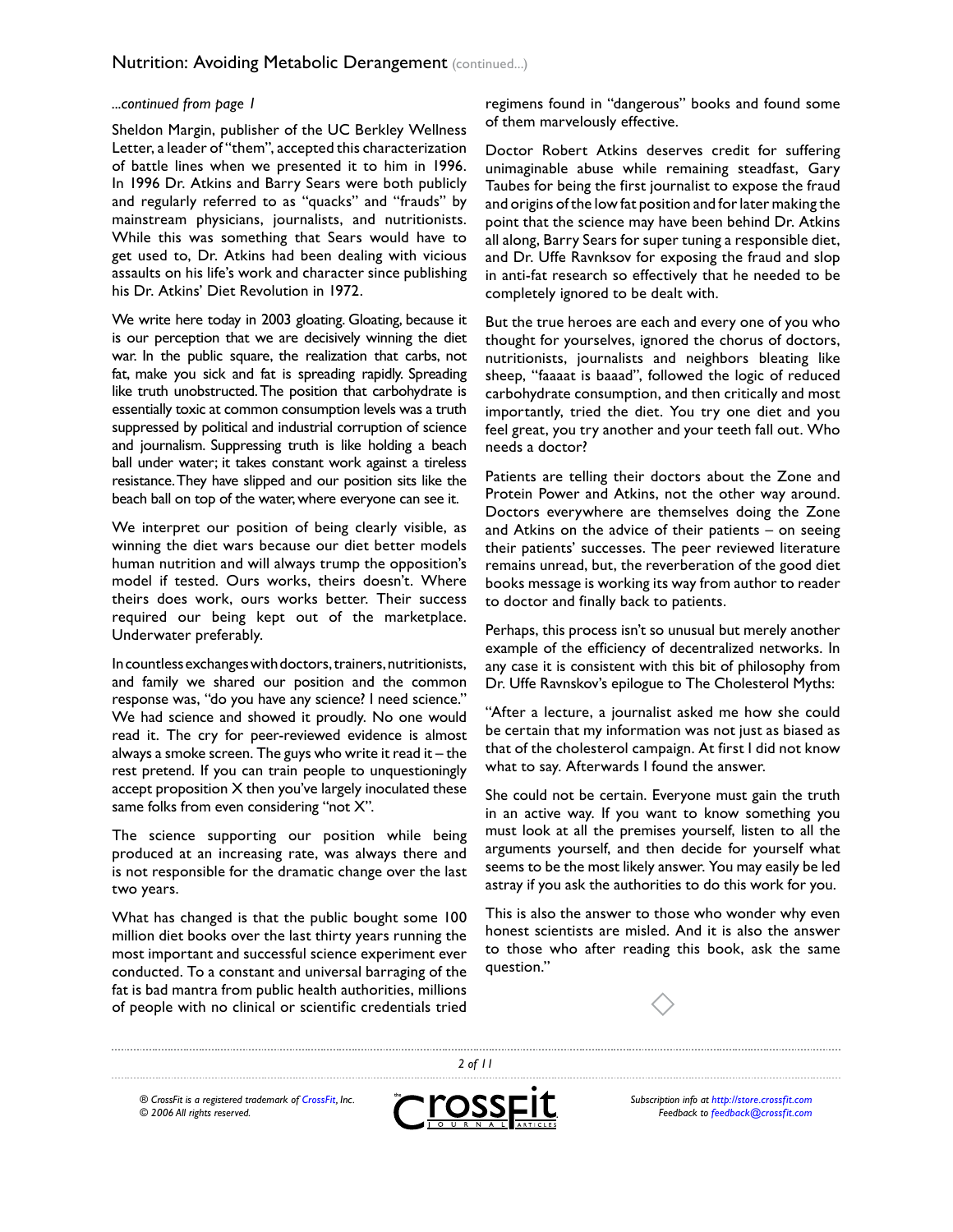

# <span id="page-2-0"></span>**The Deadly Quartet**

Clinicians and researchers have long recognized the clustering of risk factors for heart disease. Physicians have known for decades that obesity, glucose intolerance (a precursor and measure of diabetes), hypertension, and hypertriglyceridemia tended to coexist in the same person and are predictive of heart disease.

Furthermore, physicians had noticed that glucose intolerance, hypertension, and hypertriglyceridemia lie in store for patients who'd become overweight. The assumption was that because the obesity came first that it was the cause of the other risk factors. While this is a natural assumption it is nevertheless a classical logical fallacy - Post hoc, ergo propter hoc (After this, therefore because of this.)

This traditional view of obesity as the cause of glucose intolerance, hypertension, and hypertriglyceridemia was seriously challenged when Dr. Norman Kaplan head of the Hypertension Division at the University of Texas Southwestern Medical Center at Dallas published an article in the July 1989 Archives of Internal Medicine entitled "The Deadly Quartet" When Dr. Kaplan examined the research, he found that obesity is not the cause of glucose intolerance, hypertension, and hypertriglyceridemia but merely a correlate.

Dr. Kaplan went on to demonstrate that hyperinsulinemia, another correlate of each of the traditional risk factors, can be more realistically represented as the cause of glucose intolerance, hypertension, hypertriglyceridemia, AND obesity (upper body obesity specifically).

The importance of this work is hard to overstate. Treating glucose intolerance, hypertension, hypertriglyceridemia, and obesity as separate diseases had not yielded impressive results and all too often treatment for one of these diseases exacerbated the rest (e.g., Dean Ornish's diet worsens triglycerides while reducing obesity and hypertension).

What would be a legitimate test of Dr. Kaplan's hypothesis? Well, if hyperinsulinism is the root cause of glucose intolerance, hypertension, hypertriglyceridemia, and obesity then reducing hyperinsulinism should reduce the occurrence of the correlated risk factors and it does.

Dr. Kaplan suggested convincingly that hyperinsulinism was the cause of heart disease risk factors in 1989, but Dr. Robert Atkins had been making the same point since 1972 and had proven it in thousands, if not millions of persons who'd followed his book, Dr. Atkins' Diet Revolution. One of many lessons that can be garnered from this history is that the astute clinician will often trump the researcher by decades, which brings us to a final point - there are two serious problems with medical science today: first that correlation and causation are tragically confused by many researchers and second, that there is low regard and little interest among academics with the often highly successful protocols employed by clinicians.



*® CrossFit is a registered trademark of [CrossFit,](http://www.crossfit.com) Inc. © 2006 All rights reserved.*



 *of 11*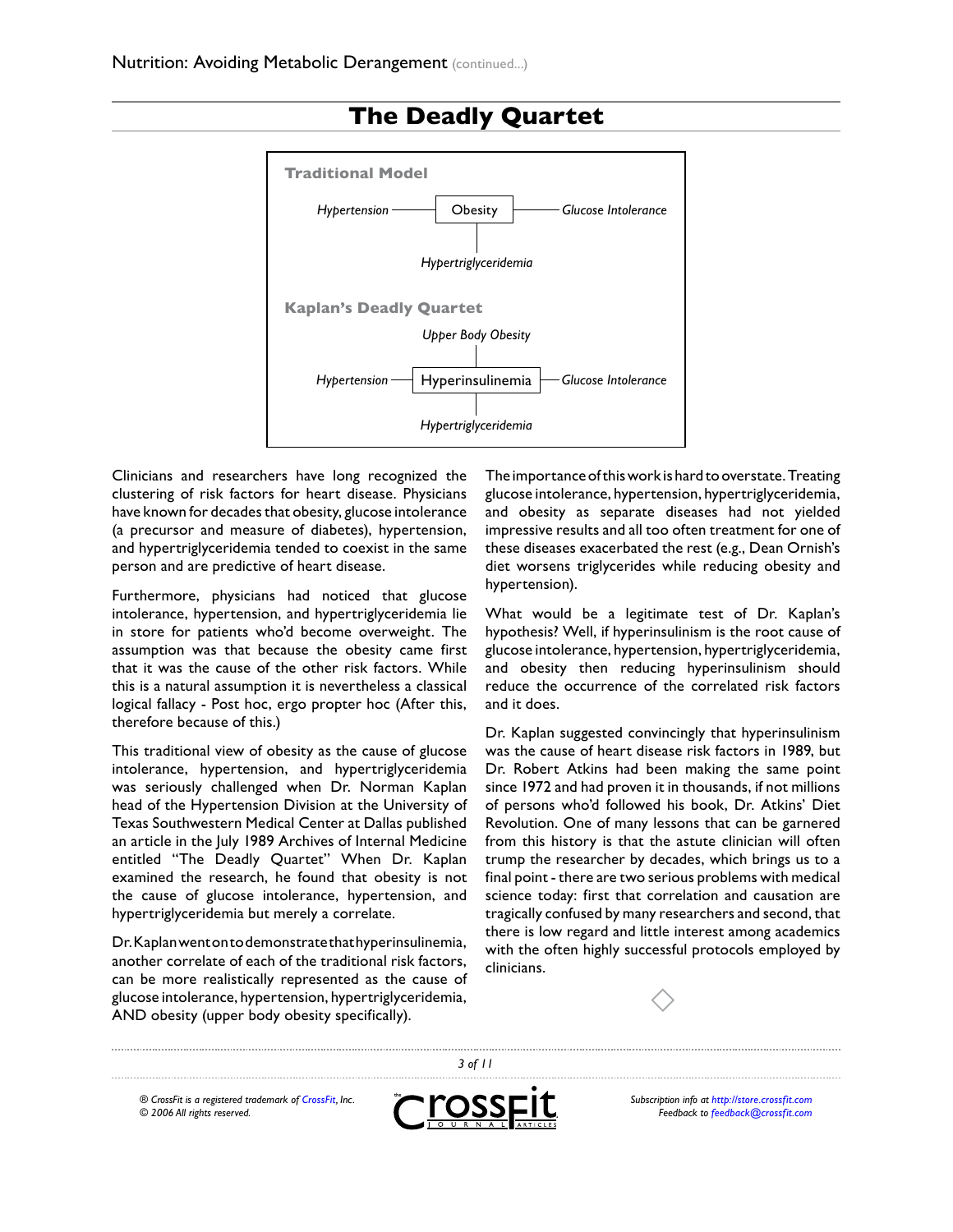### <span id="page-3-0"></span>**Responsible Diet Books**

These authors understand the double-edged nature of blood glucose control, i.e., hormonal regulation and caloric restriction. Our cast includes a lipidologist, cardiologist, psychiatrist, nephrologist, an exercise physiologist, pathologist, practicing and research endocrinologists, biologists, an attorney, journalist, and falconer. They largely quote the same published research and have come to the same conclusion: the low fat/high carb diet is lethal.

The first book listed for each author is linked to Amazon.com.

#### Barry Sears PhD:

#### [Enter the Zone](http://www.amazon.com/Enter-Zone-Barry-Sears/dp/2570435260/ref=pd_bbs_sr_1/102-2836189-4687348?ie=UTF8&s=books&qid=1182851365&sr=8-1)

A Week in the Zone The Top 100 Zone Foods The Age-Free Zone The Soy Zone Mastering the Zone Zone Food Blocks Zone-Perfect Meals in Minutes The Omega Rx Zone

Robert Atkins, M.D.: [Dr. Atkins Diet Revolution](http://www.amazon.com/Dr-Atkins-Diet-Revolution-Robert/dp/0553271571/ref=sr_1_4/102-2836189-4687348?ie=UTF8&s=books&qid=1182851404&sr=1-4) Dr. Atkins New Diet Revolution

Dr. Robert Atkins held fast to the notion that hyperinsulinism brought on by excess carbohydrate consumption was at the root of obesity and other risk factors for coronary heart disease in spite of a torrent of criticisms and claims of quackery heaped on by the collective medical establishment. His citing of studies and his super impressive clinical record carried little sway among the mainstream advocates of the high-carb/ lowfat fad diet.

Dr. Atkins first book, Dr. Atkins' Diet Revolution, contains his responses to the American Medical Association's condemnation of his diet and the subsequent investigation of his regimen by the Senate Select Committee on Nutrition and Human Needs. Remember from Gary Taubes that it was this Senate Select Committee, chaired by George McGovern that largely sponsored, promoted, and funded the low fat high carb diet that has destroyed the health of countless millions. (It's not surprising to see that socialists through their collective vision for us all have done for health and nutrition what they've done for economics and human

rights.) The A.M.A. is not likely to reverse its negative impact on human health in a thousand years of good deeds.

William Dufty: [Sugar Blues](http://www.amazon.com/Sugar-Blues-William-Dufty/dp/0446343129/ref=pd_bbs_sr_1/102-2836189-4687348?ie=UTF8&s=books&qid=1182851584&sr=1-1)

Sugar Blues published in 1975 proclaimed that sugar was a poison responsible for unimaginable disease and suffering. A million copies of this little book were sold and the medical establishment laughed. Oooops, he was right! To read Sugar Blues in light of modern research, a more enlightened medical community, and the legacy of the high carb/low fat diet is spine chilling.

Drs. Michael and Mary Dan Eades: [Protein Power](http://www.amazon.com/Protein-Power-Michael-R-Eades/dp/0722539614/ref=pd_bbs_sr_1/102-2836189-4687348?ie=UTF8&s=books&qid=1182851759&sr=1-1)

The Protein Power Lifeplan Michael Eades is a very good writer, and Protein Power has been an accessible introduction to responsible nutrition. The Eades' examination of research on diet and heart disease is outstanding. The book is great; the diet is good. For many this book has resonated where the Zone may have been impenetrable.

#### Michael Norden, M.D.: [Beyond Prozac](http://www.amazon.com/Beyond-Prozac-Antidotes-Modern-Times/dp/0060987073/ref=pd_bbs_sr_1/102-2836189-4687348?ie=UTF8&s=books&qid=1182851801&sr=1-1)

Dr. Michael Norden, a psychiatrist and pioneer researcher, explains in Beyond Prozac how the high carb/low fat diet is directly responsible for a pandemic of mental illness and mood disorder ranging from alchoholism to depression and anxiety attacks. Norden reveals that the Zone Diet has to date been the most effective clinical treatment for a long list of psychological maladies.

*continued page...* 

 *of 11 ® CrossFit is a registered trademark of [CrossFit,](http://www.crossfit.com) Inc. Subscription info at<http://store.crossfit.com> © 2006 All rights reserved. Feedback to [feedback@crossfit.com](mailto:feedback@crossfit.com)*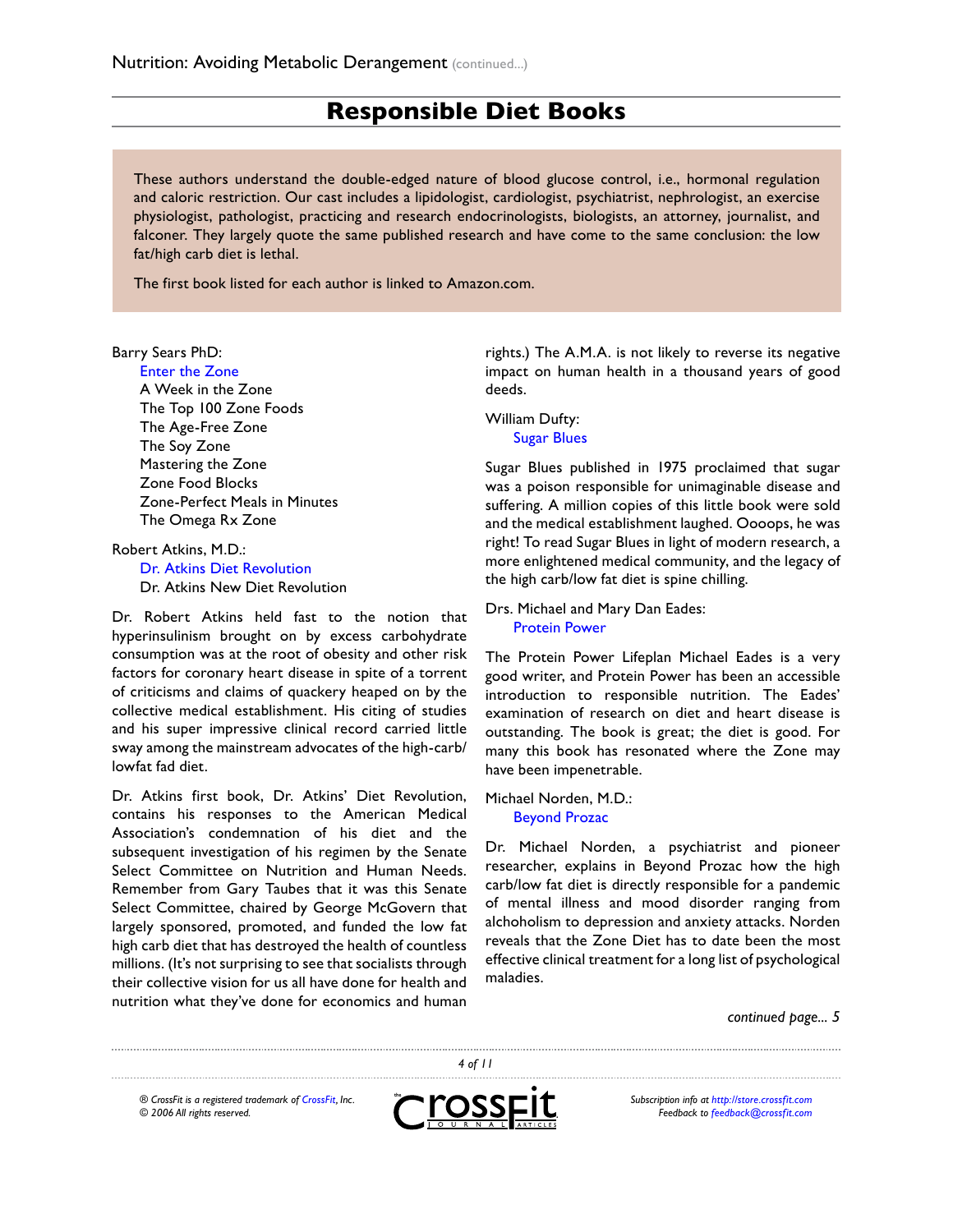#### Responsible Diet Books

#### *...continued from page*

We'd seen this effect of the Zone Diet long before Beyond Prozac was published. We had a file full of testimonials regarding mitigation of mental disorders after following the Zone and weren't sure what to make of them until this book hit the market in 1996.

#### Uffe Ravnskov, M.D., PhD: [The Cholesterol Myths](http://www.amazon.com/Cholesterol-Myths-Exposing-Fallacy-Saturated/dp/0967089700/ref=pd_bbs_sr_1/102-2836189-4687348?ie=UTF8&s=books&qid=1182851836&sr=1-1)

Dr. Ravnskov has "no dog in this fight". He advocates no diet, but what he does say and quite convincingly is that the connection between the consumption of saturated fats, high cholesterol and cardiovascular disease, known as the "diet-heart" idea, is built on a house of sand.

Ravnskov has impeccable credentials as a researcher and clinician and his understanding of the research surrounding the statins, cholesterol management, and cardiovascular disease is unrivaled. Ravnskov brings an understanding of experimental protocol and design to the discussion that is also singularly unique.

#### Drs. Richard and Rachael Heller: [The Carbohydrates Addicts Diet](http://www.amazon.com/Carbohydrate-Addicts-Diet-Richard-Heller/dp/0091853753/ref=pd_bbs_sr_1/102-2836189-4687348?ie=UTF8&s=books&qid=1182851905&sr=1-1) Healthy for Life

The Heller's bring an amazing personal and professional history to the understanding of hyperinsulinism. The Heller's are both distinguished professors of medicine at Mount Sinai School of Medicine in New York.

#### Ray Audette: [Neanderthin](http://www.amazon.com/Neanderthin-Caveman-Achieve-Strong-Healthy/dp/0312975910/ref=pd_bbs_sr_1/102-2836189-4687348?ie=UTF8&s=books&qid=1182852095&sr=1-1)

Neanderthin is a delightfully written presentation of the paleodiet position: "if a caveman could hunt it or gather it to eat, so can you."

#### Loren Cordain, PhD: [The Paleo Diet](http://www.amazon.com/Paleo-Diet-Weight-Healthy-Designed/dp/0471267554/ref=pd_bbs_sr_1/102-2836189-4687348?ie=UTF8&s=books&qid=1182852130&sr=1-1)

Dr. Cordain is widely acknowledged as the world's leading authority on Paleolithic nutrition. The Paleo Diet elaborates brilliantly on the discordance brought on by a diet sharply at odds with our biological development and design.

Roy Walford, M.D.: [The Anti-Aging Plan](http://www.amazon.com/Anti-Aging-Plan-Nutrient-Rich-Life-Scientifically/dp/1569243832/ref=pd_bbs_sr_1/102-2836189-4687348?ie=UTF8&s=books&qid=1182852163&sr=1-1) Maximum Lifespan The 120-Year Diet

Dr. Walford is the undisputed leader of longevity researchers. This U.C.L.A. pathologist has been studying and thinking about longevity since high school. It is impossible to research caloric restriction and longevity without finding his work.

Calvin Ezrin, M.D.: [The Endocrine Control Diet](http://www.amazon.com/Endocrine-Control-Diet-Metabolic-Permanently/dp/0060159197/ref=sr_1_1/102-2836189-4687348?ie=UTF8&s=books&qid=1182852201&sr=1-1) The Type 2 Diabetes Diet Book

Calvin Ezrin discovered the thyrotroph, the cells within the pituitary gland responsible for production of thyroid stimulating hormone, as a young researcher under Banting and Best, the discoverers of insulin. A pioneering endocrinologist, Dr. Ezrin has never found a physician willing to publicly and directly answer his claims of the entirely beneficial effects of ketogenic diets. It has long been easier to ignore this scientist and physician than to take him on.

The Endocrine Control Diet and the Type 2 Diabetes Diet Book are one and the same book. In his book, Dr. Ezrin has published a letter, "Doctor to Doctor" in which he offers his help in understanding benign dietary ketosis and offers assistance to any physician willing to contact him.

We've found Dr. Ezrin to be of enormous benefit to every diabetic we've sent his way.

T.S. Wiley and Bent Formby, PhD.: [Lights Out: Sleep, Sugar, and Survival](http://www.amazon.com/Lights-Out-Sleep-Sugar-Survival/dp/0671038680/ref=sr_1_1/102-2836189-4687348?ie=UTF8&s=books&qid=1182852486&sr=1-1)

Wiley and Formby continue in the vein of Norden's Beyond Prozac with compelling evidence of the scientific link between insufficient sleep and the metabolic derangement of hyperinsulinism. This is a powerful premise with strong support.

Gerald Reaven, M.D., Terry Kristen Strom, M.B.A., Barry Fox, PhD.: [Syndrome X](http://www.amazon.com/Syndrome-Silent-Killer-Heart-Disease/dp/0684868636/ref=pd_bbs_sr_3/102-2836189-4687348?ie=UTF8&s=books&qid=1182852517&sr=1-3)

Nobody has done more scientific research on the metabolic derangement caused by hyperinsulinism than Dr. Reaven. This derangement is widely referred to as "syndrome X" in medical circles, a label first given by Dr. Reaven.

*continued page...* 

*® CrossFit is a registered trademark of [CrossFit,](http://www.crossfit.com) Inc. © 2006 All rights reserved.*



 *of 11*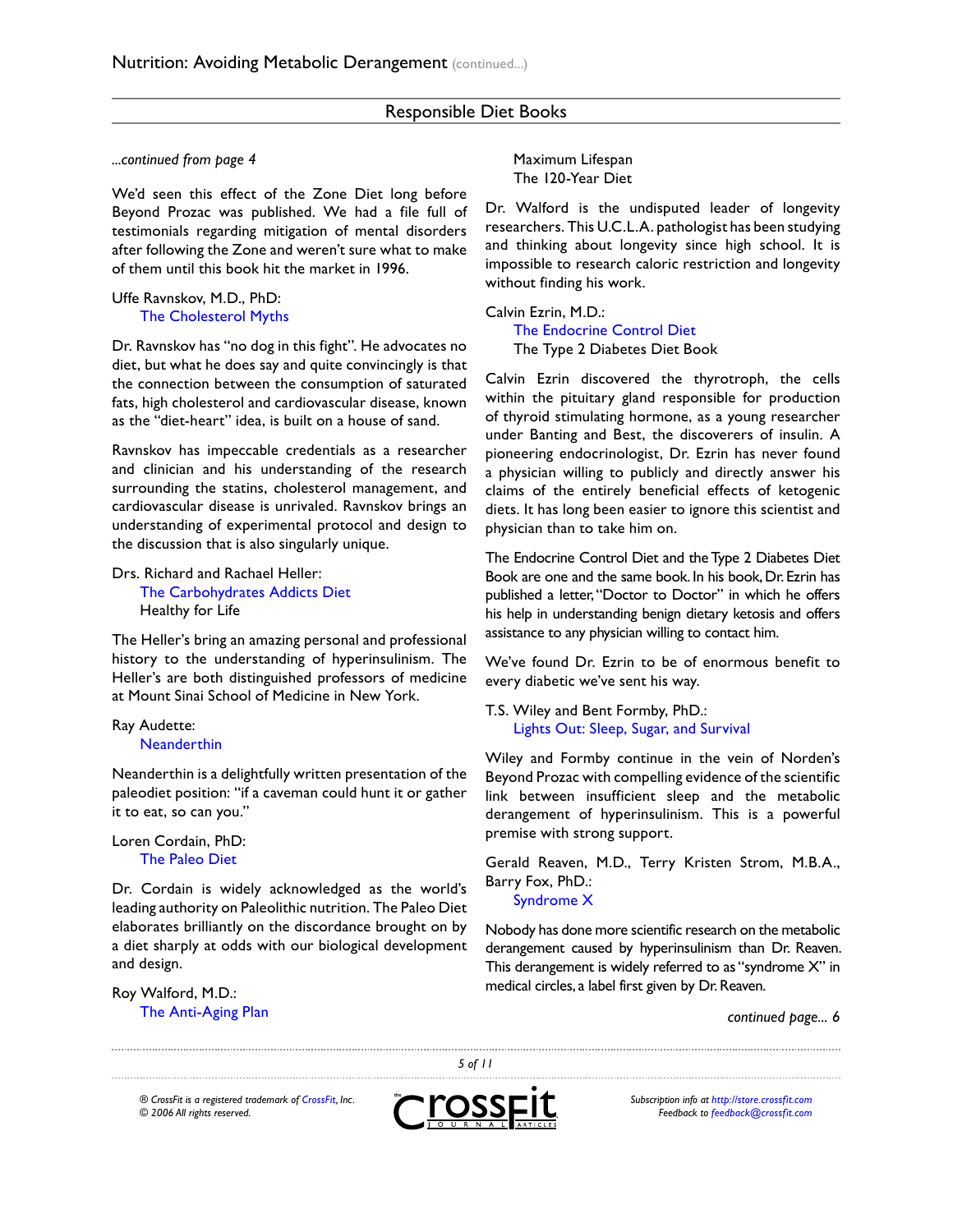#### Responsible Diet Books

#### *...continued from page*

Dr. Reaven has been rabidly critical of every attempt to mitigate "syndrome X" by reducing carbohydrate intake until he published his book in 2000. He repeatedly cites studies that show that weight loss is equivalent with isocaloric diets of varying macronutrient composition. It is hard to believe that a man of Reaven's background and knowledge doesn't know that all twenty-pound weight losses are not equally beneficial. This, and his harsh criticism's of Atkins and Sears, suggest the possibility of an integrity problem with Dr. Reaven.

Diana Schwarzbein, M.D.:

[The Schwarzbein Principle](http://www.amazon.com/Schwarzbein-Principle-Healthy-Feeling-Younger/dp/1558746803/ref=pd_bbs_sr_1/102-2836189-4687348?ie=UTF8&s=books&qid=1182852564&sr=1-1) The Schwarzbein Principle II

Diana Schwarzbein is an endocrinologist sub-specializing in diabetes, osteoporosis, menopause and thyroid conditions.

Mauro DiPasquale, M.D.: [The Anabolic Diet](http://www.amazon.com/anabolic-diet-Mauro-Di-Pasquale/dp/B0006F61XE/ref=pd_bbs_sr_1/102-2836189-4687348?ie=UTF8&s=books&qid=1182852613&sr=1-1) The Metabolic Diet

Dr. DiPasquale is the father of the cyclical diet of which Natural Hormonal Enhancement is an indistinguishable variant. In practice this diet looks like Atkins with one or several nasty cheat days per week. The Anabolic Diet crowd found strong and articulate proponents among academics, coaches, and athletes interested in power sports. The debates between the Zone crowd and the Anabolic crowd have been destructive of both camps and resolved nothing.

Dr. DiPasquale's knowledge of and position as an authority on anabolic steroids and the unfortunate public association of the word "anabolic" with steroids probably doomed his diet to obscurity. It works, and works very well.

Christian Allan, PhD, Wolfgang Lutz, M.D.: [Life Without Bread](http://www.amazon.com/Life-Without-Bread-Christian-Allan/dp/0658001701/ref=pd_bbs_sr_1/102-2836189-4687348?ie=UTF8&s=books&qid=1182852645&sr=1-1)

Life without bread is an excellent presentation of the scientific literature on carbohydrate metabolism – a subject to which both authors have dedicated their scientific careers.

Jennie Brand-Miller, PhD, Thomas M.S. Wolever, M.D.,

PhD, Kaye Foster-Powell, M. Nutr. & Diet., Stephen Colagiuri, M.D.:

[The New Glucose Revolution](http://www.amazon.com/New-Glucose-Revolution-Authoritative-Glycemic/dp/1569242585/ref=pd_bbs_sr_1/102-2836189-4687348?ie=UTF8&s=books&qid=1182852685&sr=1-1)

This book bills itself as "The Authoritative Guide to the Glycemic Index". It may be just that.

Rob Faigin, J.D.: [Natural Hormonal Enhancement \(NHE\)](http://www.amazon.com/Natural-Hormonal-Enhancement-Rob-Faigin/dp/0967560500/ref=pd_bbs_sr_1/102-2836189-4687348?ie=UTF8&s=books&qid=1182852721&sr=1-1)

Natural Hormonal Enhancement owes considerably more to Mauro DiPasquale and the Anabolic Diet than its author credits. An entertaining compendium of responsible works, NHE leaves us with the suspicion that Faigin, an attorney, hasn't been able to separate theory from effective programming.

Although none of the nutrition gurus reviewed here's exercise advice matches the quality or effectiveness of their nutritional regimens, but Faigin's exercise views come right from the muscle magazines. NHE is an exciting brew of sound science, untested theory, and the best of the bodybuilding magazines.





*® CrossFit is a registered trademark of [CrossFit,](http://www.crossfit.com) Inc. © 2006 All rights reserved.*



*Subscription info at<http://store.crossfit.com> Feedback to [feedback@crossfit.com](mailto:feedback@crossfit.com)*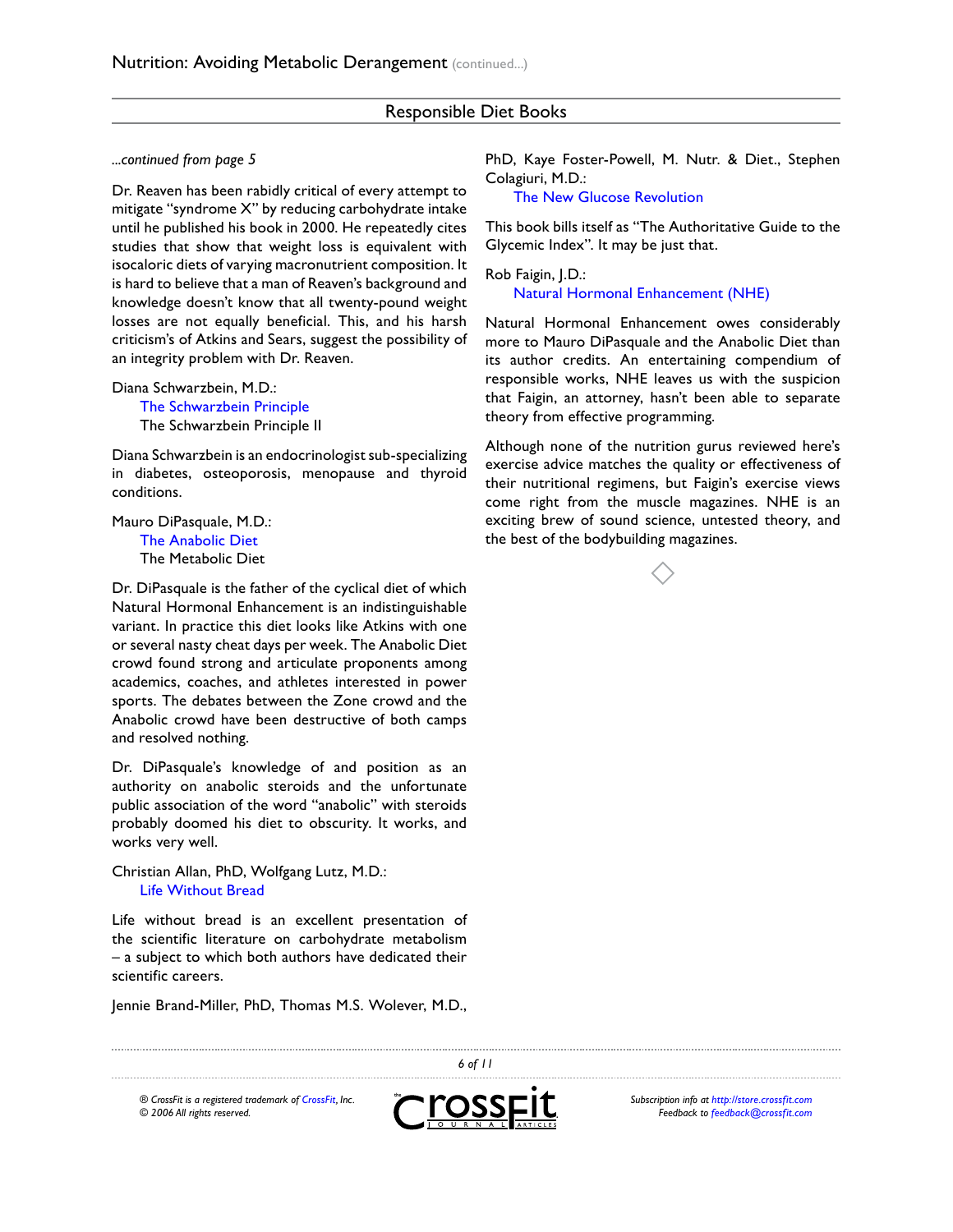### **Cholesterol Myths**

Everyone knows by now that the consumption of animal fats and cholesterol causes heart disease. There is, though, one simple problem with this knowledge: it is absolutely, positively, dead wrong, and no one can make this point more convincingly than Dr. Uffe Ravnskov in his wonderful book The Cholesterol Myths.

Dr. Ravnskov armed with a brilliant mind, a PhD in chemistry, an M.D., and an unassailable record of published medical research is the medical counterpart to science journalist Gary Taubes in loudly yelling "The Emperor has no Clothes!!"

Here, thanks to Dr. Ravnskov, are some important cholesterol facts and their scientific support. There is more research available through this portal than could be studied in a year. Enjoy!

*Here is an excerpt from an excellent review of [Cholesterol Myths off of the Weston A Price](http://www.westonaprice.org/bookreviews/cholesterol_myths.html)  [Foundations website](http://www.westonaprice.org/bookreviews/cholesterol_myths.html) by Stephen Byrnes, N.D., RCNP:*

*"Would you buy a book that was literally set on fire by its critics on a television show about it in Finland? I would and so should you. The longawaited English version of debunker extraordinaire Dr. Uffe Ravnskov's notorious book is now available from NewTrends Publishing.*

*Ravnskov, a medical doctor with a PhD in chemistry, has had over 40 papers and letters published in peer-reviewed journals criticizing what Dr. George Mann, formerly of Vanderbuilt University, once called "the greatest scam in the history of medicine," namely the Lipid Hypothesis—the belief that dietary saturated fats and cholesterol clog arteries and cause atherosclerosis and heart disease.*

*Equipped with a razor-sharp mind and an impressive command of the literature, Ravnskov methodically slaughters the most famous sacred cow of modern medicine and the most profitable cash cow for assorted pharmaceutical companies. Sparing no one, Ravnskov again and again presents the tenets of the Lipid Hypothesis and the studies which supposedly prove them, and shows how the studies are flawed or based on manipulated statistics that actually prove nothing."*

#### <span id="page-6-0"></span>**Cholesterol Facts**

1 Cholesterol is not a deadly poison, but a substance vital to the cells of all mammals. There are no such things as "good" or "bad" cholesterol only density. Mental stress, physical activity and change of body weight may influence the level of blood cholesterol. A high cholesterol is not dangerous by itself, but may reflect an unhealthy condition, or it may be totally innocent.

2<sup>A</sup> high blood cholesterol is said to promote<br>atherosclerosis and thus also coronary heart disease. But many studies have shown that people whose blood cholesterol is low become just as atherosclerotic as people whose cholesterol is high.

3 Your body produces three to four times more cholesterol than you eat. The production of cholesterol increases when you eat little cholesterol and decreases when you eat much. This explains why the "prudent" diet cannot lower cholesterol more than on average a few per cent.

4 There is no evidence that too much animal fat and cholesterol in the diet promotes atherosclerosis or heart attacks. For instance, more than twenty studies have shown that people who have had a heart attack haven't eaten more fat of any kind than other people, and degree of atherosclerosis at autopsy is unrelated with the diet.

5 The only effective way to lower cholesterol is with drugs, but neither heart mortality or total mortality have been improved with drugs, the effect of which is cholesterollowering only. On the contrary, these drugs are dangerous to your health and may shorten your life.

6 The new cholesterol-lowering drugs, the Statins, do prevent cardio-vascular disease, but this is due to other mechanisms than cholesterol-lowering. Unfortunately, they also stimulate cancer in rodents.

7 Many of these facts have been presented in scientific journals and books for decades but are rarely told to the public by the proponents of the diet-heart idea.

8 The reason why laymen, doctors and most scientists have been misled is because opposing and disagreeing results are systematically ignored or misquoted in the scientific press.



*® CrossFit is a registered trademark of [CrossFit,](http://www.crossfit.com) Inc. © 2006 All rights reserved.*



 *of 11*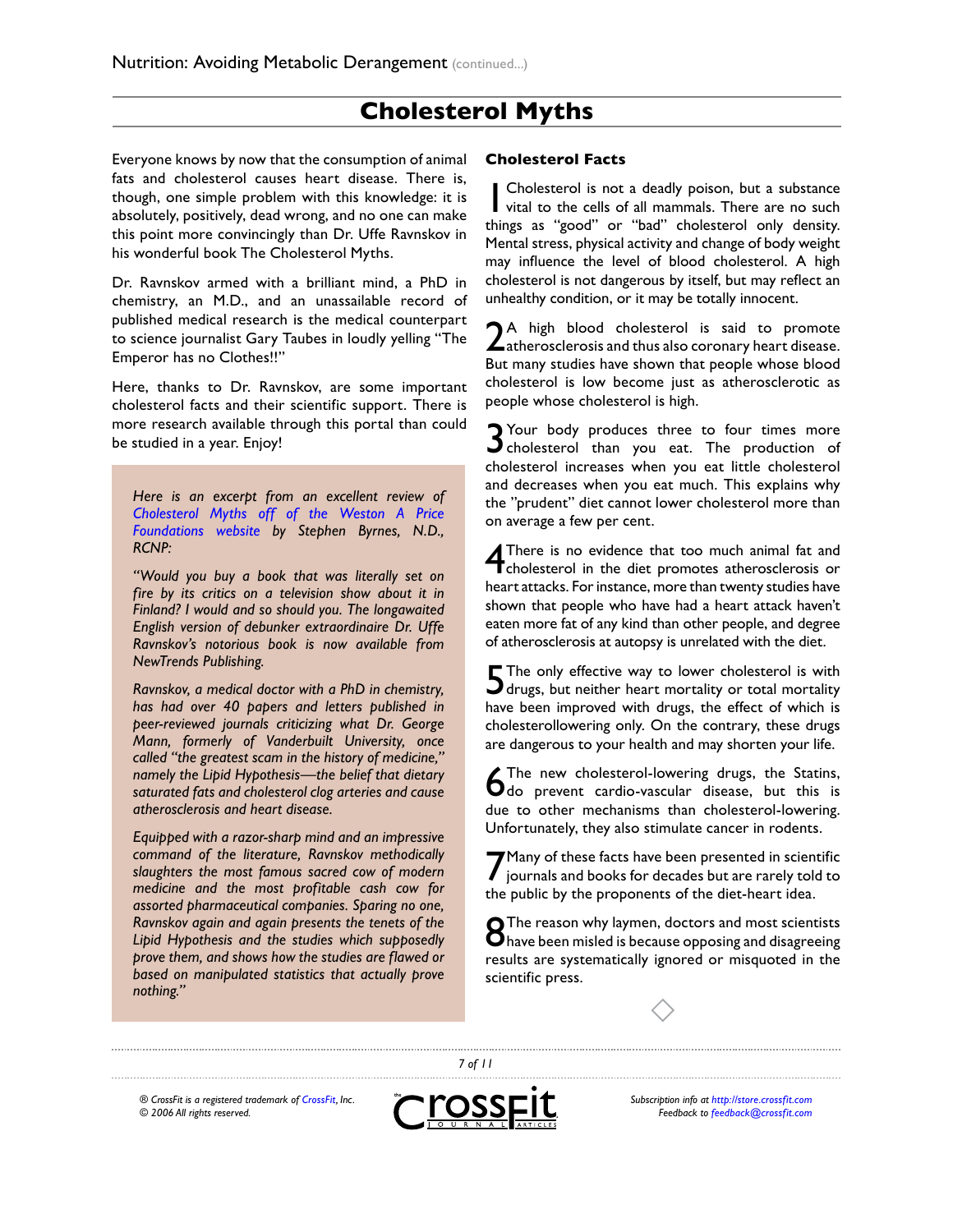## **Beyond Prozac**

In *[Beyond Prozac](http://www.amazon.com/Beyond-Prozac-Antidotes-Modern-Times/dp/0060987073/ref=pd_bbs_sr_1/102-2836189-4687348?ie=UTF8&s=books&qid=1182854039&sr=8-1)*, Dr. Michael Norden, a clinical associate professor of psychiatry at the University of Washington, developed the idea that the all-important eicosanoids which Barry Sears has written of and researched, play an essential role in brain function.

Dr. Norden's hypothesis is that low fat/high carbohydrate diets have contributed substantially to mental disorders that can be treated effectively by Prozac. It is his contention that the Zone diet is an effective clinical treatment for these maladies.

As if heart disease, diabetes, and cancer weren't enough, here is a list of disorders from Dr. Norden's book that Prozac can mask, but that the Zone diet can treat and might cure. We'd laugh at this list but we've seen the benefit with about a dozen of these maladies in our clinical practice.

- Alcoholism •
- Anorexia nervosa •
- Anxiety
- Arthritis •
- Attention deficit disorder/ •
- hyperactivity disorder
- Autism •
- Bipolar disorder
- Body-dysmorphic disorder
- Borderline personality disorder
- Bulimia
- Cataplexy •
- Chronic pain •
- Depersonalization disorder
- Diabetic neuropathy
- Dysthymia •
- Elective mutism •
- Emotional lability
- Enuresis
- Gilles de la Tourette syndrome
- Hypochondria
- Hypomania
- Impotence
- Impulsive aggression
- Intention myoclonus
- Late luteal dysphoric
- disorder
- Major depression
- Migraine
- <span id="page-7-1"></span>Oncyophagia •
- <span id="page-7-0"></span>• Obsessive-compulsive disorder
- Panic disorder
- Paraphilia
- Pathologic jealousy
- Post traumatic stress disorder
- Premature ejaculation
- Raynaud's phenomenon
- Schizophrenia
- Seasonal affective disorder
- Self-injurious behavior
- Social Phobia
- Syncope
- Trichotillomania

# **Dog Food**

Carnivore or Cornivore?



The lead ingredient in most dog foods is corn. For a lot more money we can upgrade to rice.

At first we had trouble imagining the niche of a corn eating, or "cornivorous", dog,

but with a little work we got it. In nature corn eating dogs would use their tiny little front teeth to denude the cob of kernel. But, there's competition for the corn among other cornivores, like chickens. It is for these competitors like the chicken that our corneating dog would need a mouthful of fangs – to ward the chickens off the corn, not to eat them!

Take any dog food manufacturer's claimed caloric requirements for a dog and place an amount of naturally available biomass equivalent to that load at sixty to seventy percent carbohydrate and place it on a tarp. Now find a dog that will eat that much grass and vegetation. It would take a goat.

The premise of a dog requiring a high carbohydrate diet is patently absurd. The industrialization of food has produced faire that neither man nor dog should eat.

Athena, the CrossFit mascot, doesn't like corn. She won't eat it. She also won't eat rice, potato chips, most "doggie treats", or "dog food". She does like chicken legs though, and she eats them raw. She eats everyday on average 3-5 chicken legs, a little grass, a multivitamin, and 2 fish oil-caplets.



*® CrossFit is a registered trademark of [CrossFit,](http://www.crossfit.com) Inc. © 2006 All rights reserved.*



 *of 11*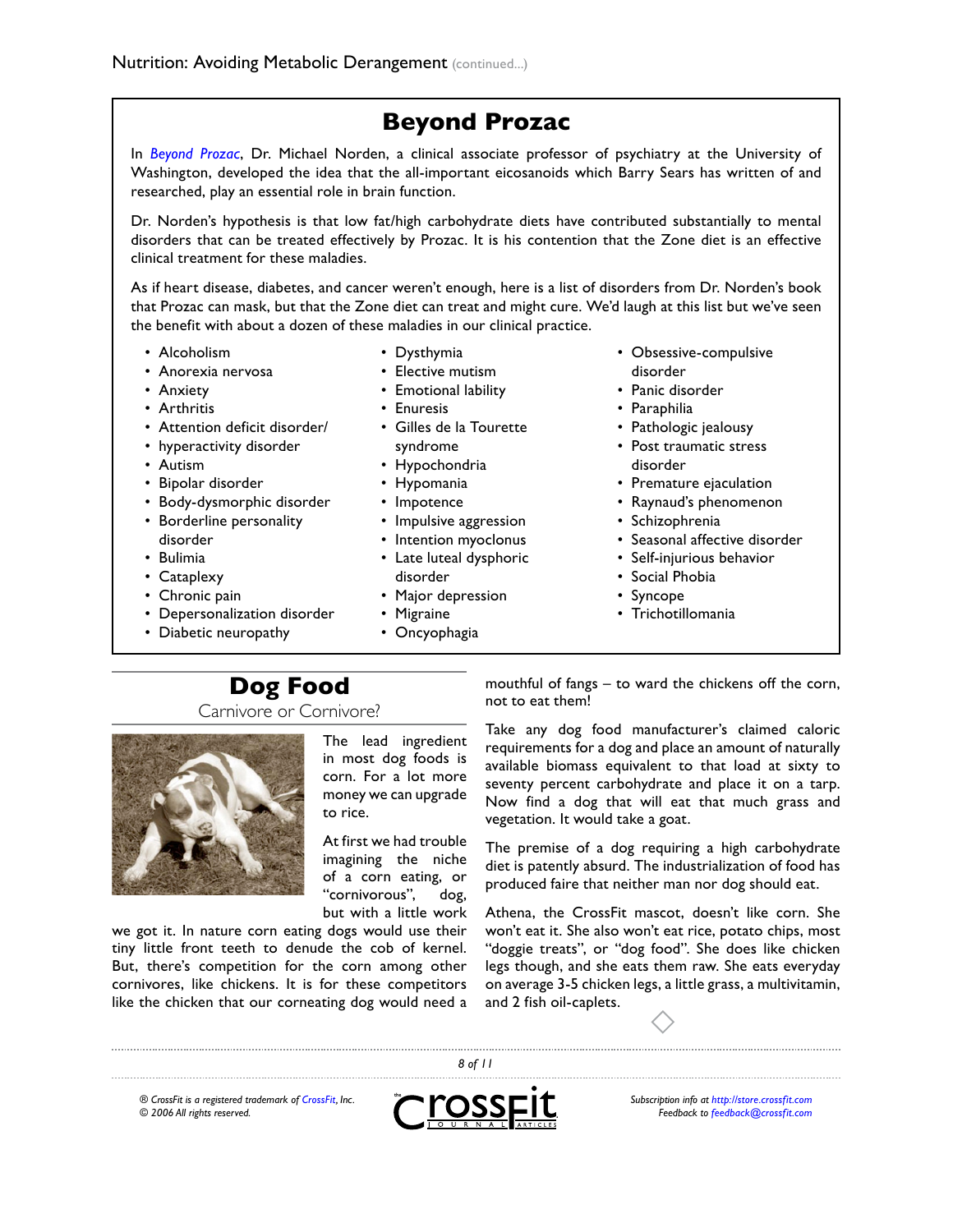### **Gary Taubes**

There are many heroes in the diet wars among scientists (Ravnskov and Sears to name but two) and clinicians (Atkins and Eades), but among journalists Gary Taubes stands alone.

In large measure the fleecing of the public with the lowfat/high-carb diet was a collaboration of politicians, the food processing industry, and the media. The scientific community was never as sold on the low fat diet to the extent that the media portrayed.

Endeavoring to root out the source of the low fat phenomenon, we found that the overwhelming majority of physicians came to their position on diet not through peer reviewed literature or experiential knowledge but through the popular media. We've heard countless times from M.D.'s that "everyone knows that fat makes you fat." When asked to name a scientific study that supported the notion the overwhelming response was something to the effect that "I don't know but there are thousands."

Over the last 18 months there has been a sea change of awareness regarding the shallowness of the low fat/high carbohydrate diet and much of this change can be rightly attributed to Gary Taubes.

In March of 2001 science journalist Gary Taubes published an article in the highly esteemed peer reviewed journal Science entitled "The Soft Science of Dietary Fat". The essence of this article was that "mainstream nutritional science has demonized dietary fat, yet 50 years and hundreds of millions of dollars of research have failed to prove that eating a low-fat diet will help you live longer". The evidence in this article was so compelling that the National Association of Science Writers awarded Mr. Taubes its coveted Science in Society Journalism Award. The Soft Science article and the acclaim Taubes received for it was tantamount to a crack in the popular acceptance of the fad low fat/high carbohydrate diet foundation.

Then on July 7, 2002 New York Times published a second article by Gary Taubes entitled "What if It's All Been a Big Fat Lie?" revealing an emerging acceptance of Dr. Robert Atkins diet among researchers, public health officials, and physicians. This piece prompted a media storm of attention that irreparably damaged the public's acceptance of the low-fat/high-carb position.

<span id="page-8-0"></span>Every major media outlet covered the story and Dr. Atkins ended being a runner up for Time Magazine's Person of the Year Award for 2002. It was obvious that Taubes' articles were enticing a second look at the much maligned Dr. Atkins. Before the end of this decade, Dr. Atkins will be held in the highest regard and his long time detractors will largely lie about their condemnation of is work. There's a recurring theme in medicine and public health that major advances are fought tooth and nail by the medical establishment while quackeries rise to accepted practice largely unchallenged.

The flap over Gary Taubes' "What if It's All Been a Big Fat Lie?" among vocal supporters of the low fat diet was fascinating. Reason Magazine (an otherwise outstanding magazine) published a poorly researched and strongly biased criticism of Taube's work by Michael Fumento in March of 2003 entitled "Big Fat Fake". Mr. Fumento was suffering the embarrassment of having written a book extolling the virtues of low fat eating and several poorly researched articles on nutrition that revealed his deep

ignorance on the subject. "Big Fat Fake" is so bad it has to be read.

But, even more entertaining and informative was Mr. Taubes' rebuttal to Michael Fumento's criticisms and the subsequent reply by Mr. Fumento to Taubes' rebuttal.

Gary Taubes' "What if It's All Been a Big Fat Lie?", Michael Fumento's response "Big Fat Fake", and the ensuing exchange between the two are exemplary of the arrogance, hostility and muddle headedness of the low fat camp. For many of our contacts the exchange between these two was personally decisive in resolving the diet wars.



*<sup>®</sup> CrossFit is a registered trademark of [CrossFit,](http://www.crossfit.com) Inc. © 2006 All rights reserved.*



 *of 11*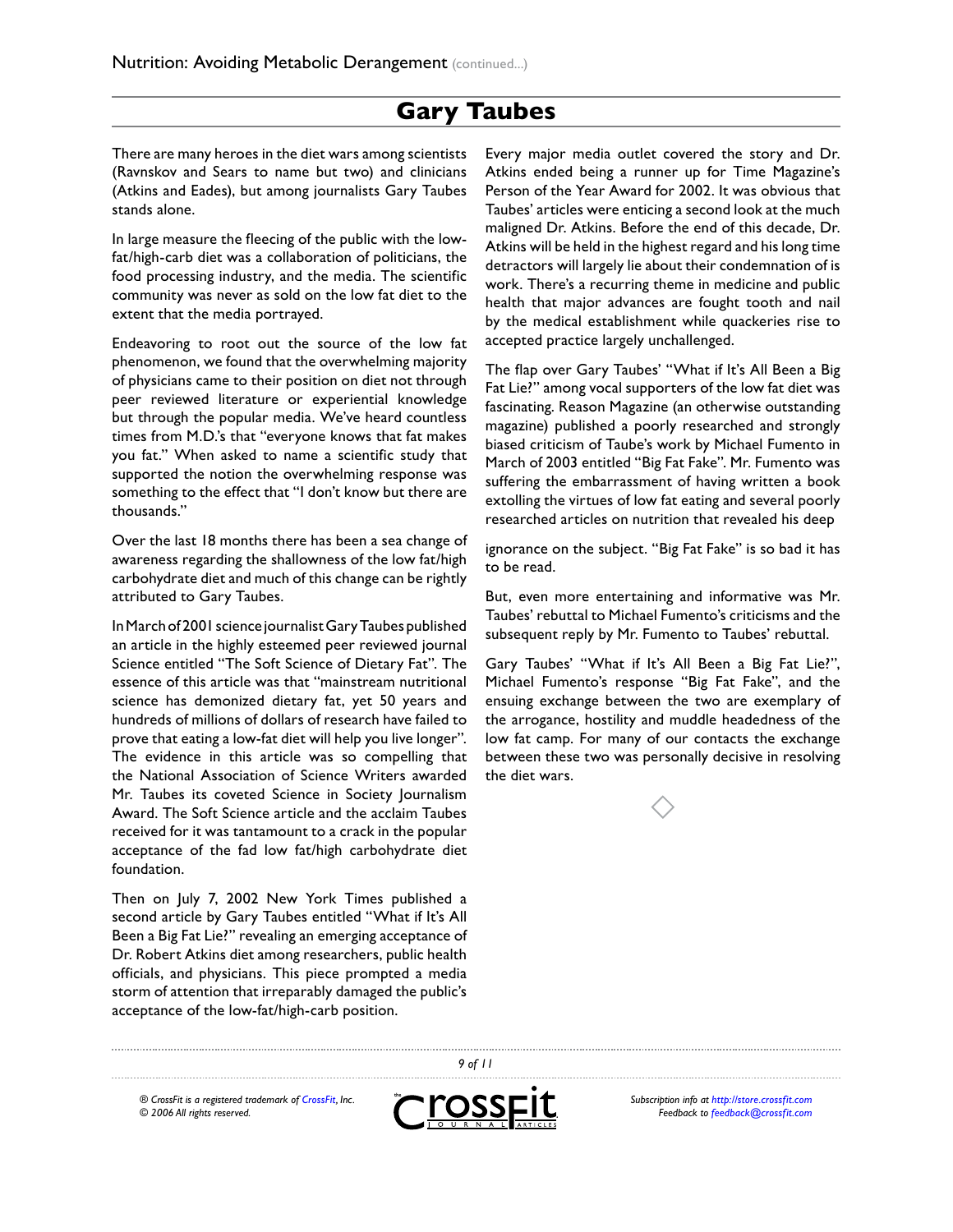# <span id="page-9-0"></span>**The Zone and the Omega Rx Zone**

We are Zone-heads. Why? Because the Zone produces a result that we don't quite match with other excellent protocols.

The ideal diet would increase your energy, sense of well-being, and acumen. It would also flense fat while packing on muscle. Finally, the ideal diet would nudge every important quantifiable marker for health in the right direction. While each of the "responsible diets" we've reviewed can do this, the Zone diet does it best.

We've found that the Zone prescription offers an accurate and precise model for optimizing human function. Accurate in the sense that it does more of what we want than other protocols and precise in that we find the response we want more often and quicker than with other protocols. Importantly, the Zone allows us to be accurate and precise in our prescription and is accurate and precise in its results. (Accuracy vs. Precision)

Allowed variances in caloric intake and macronutrient composition with non-Zone regimens occur outside

the bandwidth that distinguishes resultant good from great performance. Finding Zone like results from other protocols requires luck, or frankly, mimicking Zone parameters.

We usually need to "tweek" the Zone to meet the needs of the athlete, but not until we bring him to Zone parameters. Once that is accomplished, we find that we either don't need to do a thing or that we are very close.

Where we need to, we tune the Zone a little "hot" – more fat and protein, less carb. Starting at Zone parameters, the body fat comes off very fast. As the men fall below 10% towards 5% we kick up the fat. Many of our best are at X blocks of protein, X blocks of Carbohydrate, and 3X or 4X blocks of fat. We modulate the fat to control the leaning and find the range for best performance. We're uncannily accurate. When we dial it in for an athlete, he pulls away from the pack.

Dr. Sears' Omega Rx Zone teaches you how to pilot your endocrine system like a pro – all with food and fish oil. None of the best diet authors can touch Barry Sears for understanding lipid biochemistry and this is what delivered him to the Zone and that is what *continued page... 11*

# **One Day in the Zone**

Dinner

1 artichoke 2 1/2 cups brocolli

5 oz chicken breast 24 asparagus spears

#### Zone Specimen

- Snack 3 oz sliced roast beef 3 cups sliced cucumber and tomato 30 olives 1 orange
- 5 oz tuna 1 large salad 5 Tbsp avocado 2 cups grapes

10 macadamia nuts

Breakfast 5 eggs 1 1/2 apple

Lunch

- - 30 almonds Snack 3 oz salmon 2 cups green beens 24 peanuts

<span id="page-9-1"></span>

We train and feed for function, not form. This is the resultant form. CrossFit combined with the Zone diet produces lean, muscular, and able monsters.

Greg Amundson does the WOD and eats Zone (5 blocks of protein, 5 of carbohydrate, and 10 of fat at breakfast lunch and dinner. Twice a day he eats a snack of 2 blocks of protein, 2 of carbohydrate, and 4 of fat).

Greg is atypical in his diligence not in his response to our program.

*® CrossFit is a registered trademark of [CrossFit,](http://www.crossfit.com) Inc. © 2006 All rights reserved.*



*10 of 11*